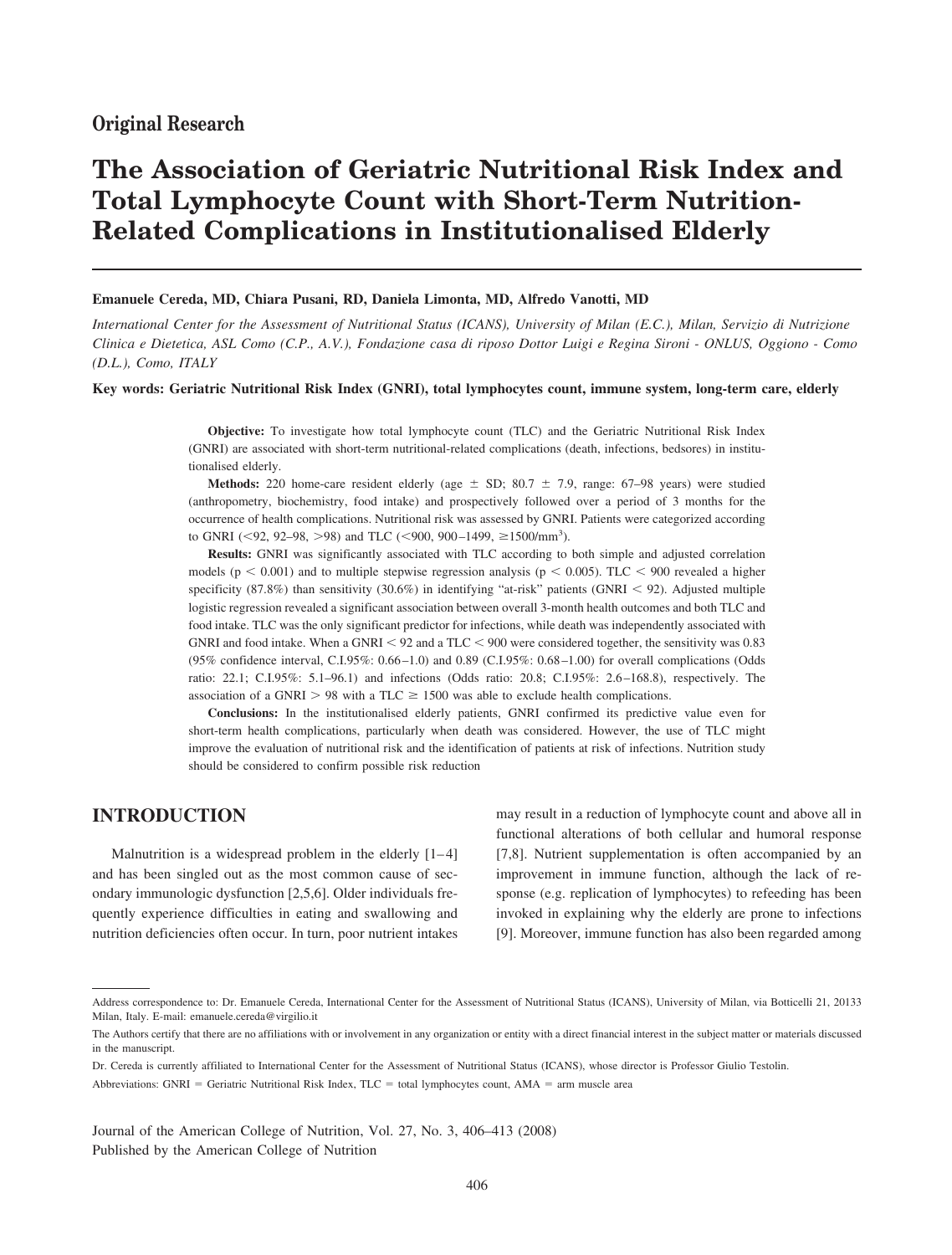those factors contributing to compromised wound healing in presence of poor nutrition status  $[10-12]$ .

There is some controversy about considering total lymphocytes count (TLC) as a suitable marker of protein-calorie malnutrition in the elderly, in fact some studies have described a decrease of TLC with progressive malnutrition [2,5,6,11], while others have reported a lack of correlation with nutritional status [13,14]. However, TLC has been considered a useful indicator of outcome [15,16] although little is known about its role and weight in the development of the patient's global nutritional risk.

Nowadays, it is well accepted that early screening and treatment of patients at risk of malnutrition provide the opportunity to start treatment at an early stage of hospitalisation so reducing the length of hospital stay, costs and the risks of morbidity and mortality [17]. To this purpose, a new scoring system to describe the nutritional-related risk of health complications (mortality, infections or bedsores) has recently been proposed and investigated: the Geriatric Nutritional Risk Index (GNRI) [4,18 –20]. GNRI categories are defined on the basis of albumin concentrations and degrees of weight loss [4], while no attention has been paid to immunocompetence in the evaluation of outcomes. On the other hand, mortality, infections and bedsores appear to be significantly associated with immune function  $[7,8,10-12,15,16]$ . In addition, death frequently represents the end-point of infectious diseases in aged people [4,21].

The present paper aims to investigate the relationship between GNRI and TLC and to analyse the implication of these parameters in affecting the outcome of an institutionalised geriatric population.

## **MATERIALS AND METHODS**

#### **Subjects and Assessments**

The data analysed in the present study belongs to a larger observational study which aimed to evaluate the prevalence of malnutrition among hospitalised and institutionalised patients in Italy (PIMAI study - Project Iatrogenic Malnutrition in Italy). The present study was carried out according to the guidelines of the Declaration of Helsinki (1996) and written informed consent was obtained from every patient before all measurements and samplings were made. The analysis included 220 elderly (85 males, 135 females; BMI  $\pm$  SD: 25.4  $\pm$  5.2, range: 14.2–39.2 Kg/m<sup>2</sup>; age  $\pm$  SD: 80.7  $\pm$  7.9, range: 67–98 years) living in two different long-term care structures of the province of Como. Baseline data collecting was performed over a 2-month period (February–March 2005). Exclusion criteria were: neoplastic disorders, renal or liver pathologies and use of medications affecting TLC (corticosteroids, cyclosporine or other main immunosuppressive drugs). All the subjects were assessed for anthropometric variables. Weight was measured to

the nearest 0.1 Kg by the same calibrated scale. A chair scale or hoist provided weighting device were used for those nonambulatory and bedridden, respectively. Mid-upper arm circumference was measured by a flexible tape (to the nearest 0.5 cm) and triceps skinfold (to the nearest 0.2 mm) by a Holtain calliper. Finally, knee-height (to the nearest 0.5 cm) was assessed by an anthropometric calliper, according to standard procedures previously described [22] and estimated height was obtained using the specific equation of Chumlea et al. [23]. Body mass index (BMI) was defined as weight in kilograms divided by height in meters squared  $(Kg/m<sup>2</sup>)$  and arm muscle area (AMA) was calculated according to the validated formula [24]. The weight loss from the previous three months was obtained from the clinical register of every patient and its percentage was accordingly calculated. Baseline nutritional intake was assessed as follows. The amounts of food delivered to and left by the patients at the end of three main meals (breakfast, lunch, dinner) were weighted and recorded by the same well-trained dietitian. Oral intake was calculated as the percentage of food consumed and the mean of three consecutive days was considered for statistical analyses. 8 to 12 hours-fasting venous blood samples were assessed for baseline albumin, pre-albumin, transferrin and TLC according to standard laboratory procedures.

#### **Nutritional Risk Scoring**

Patients were scored according to GNRI [GNRI =  $(1.489 \times$ albumin,  $g/L$ ) + (41.7  $\times$  weight/ideal body weight)] and categorized as follows: severe/moderate risk, <92; low risk, 92 to 98; no risk, >98 [4]. Subjects were also divided into three groups according to TLC (very low, <900; low-normal, 900-1499; normal,  $\geq 1500/\text{mm}^3$ ) as decrease in TLC to less than  $900/\text{mm}^3$  reflects severe malnutrition [2,13,25] and significant increase in mortality has been reported with a TLC of less than 1500/mm3 [2,25,26]. No separation was adopted to discriminate "severe risk" (GNRI, <82) and "moderate risk" group (GNRI:  $82$  to  $\leq 92$ ) because these two categories have been demonstrated to present a similar increased risk (odds ratio) of health complications other than mortality (bedsores or infections) [4]. Moreover this categorization gave a three-category division similar to TLC.

#### **Follow-Up and Outcomes**

The patients were followed for 3 months (up to the end of June 2005). At the end of this time window major complications were collected from the clinical register of every patient: infections (septicemia, pneumonia, urinary tract infection, candida), bedsores and death. Sepsis was defined as: fever  $(>\;38)$  $^{\circ}$ C) or hypothermia (<36  $^{\circ}$ C) and  $\geq$ 1 positive blood culture for pathogenic organisms; pneumonia was diagnosed in presence of fever  $(>38 \text{ °C})$ , a clinical sign, and radiographic confirmation; urinary tract infection required fever  $(>38 \degree C)$ , a clinical sign, and bacteriologic confirmation of  $\geq 10^5$  organisms/mL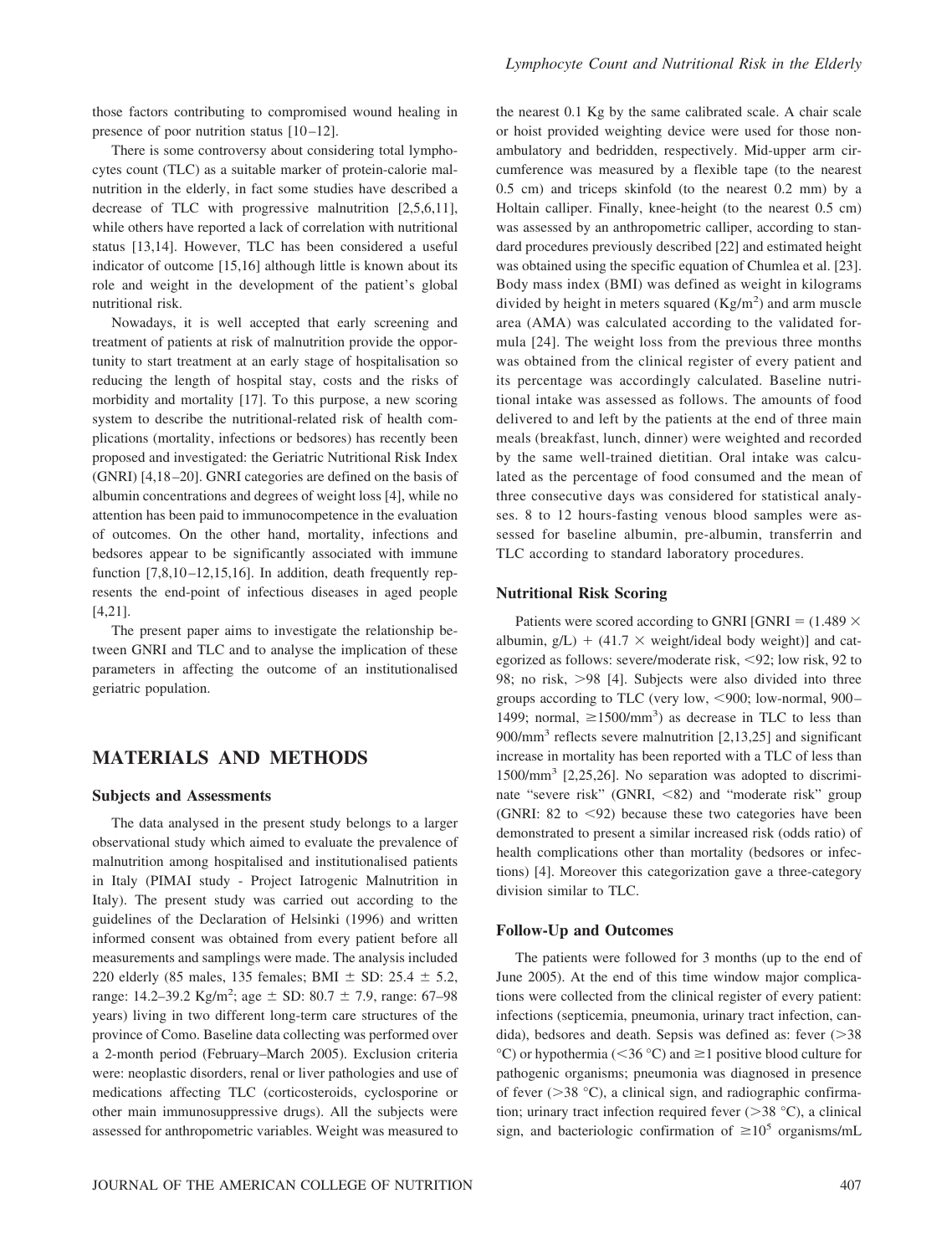urine; candida infection required the isolation of *Candida spp* on secretion (oral, genital, cutaneous) by tampon sampling. When infections and bedsores were diagnosed, antibiotic therapy and medications were provided according to standard protocols.

### **Statistics**

Simple correlations (Pearson's correlation model) were assessed between baseline variables. Differences between the groups were investigated using the analysis of variance (ANOVA) and control for overall type 1 error was performed by Scheffe's post-hoc comparison test. Stepwise regression analysis was performed in order to assess the association of prognostic parameters with nutritional risk (GNRI).

A high sensitivity is required for a good screening tool. Thus, a TLC  $\leq$  900/mm<sup>3</sup> was investigated for sensitivity, specificity and predictive values (positive and negative) in identifying patients "at nutritional risk" (GNRI  $<$  92).

Sex and age-adjusted univariate logistic regression was performed to identify the continuous variables associated with overall health complications. Then, the correlates were analysed by multivariate model in order to evaluate independent associations with overall and single outcomes and the corresponding odds ratios (ORs) and 95% confidence intervals (C.I.95%) by each 1-SD increase in variables calculated. Moreover, focusing on the association between TLC and GNRI in determining complications, multivariate regressions were carried out also adding the interaction term  $TLC \times GNRI$ .

The sensitivity of different GNRI and TLC cut-offs was calculated in order to evaluate the reliability of these tools in predicting overall and single-taken nutritional complications. Finally, OR and C.I.95% were calculated to determine risk complications in high risk patients  $(GNRI < 92$  and  $TLC < 900$ ).

All statistical analysis were performed by STATISTIX 7.0 (Analytical Software, Tallahassee, FL, USA). Level of significance was set to a p value  $< 0.05$ .

## **RESULTS**

Clinical, anthropometric and biochemical characteristics of the GNRI and TLC categories are presented in Table 1. As previously described on a similar series, a high level of association was detected between the GNRI score and most of the parameters investigated [18], with the exception of AMA and age. However, with regard to TLC, the only powerful associations and differences were found for weight loss, albumin and GNRI (Fig. 1). A mild association was additionally detected with pre-albumin and mean oral intake.

It is noteworthy that the association between GNRI and TLC remained significant even after correcting for age, sex, BMI, oral intake and weight loss ( $r = 0.22$ ). In order to better investigate the role of prognostic factors in risk development (GNRI), a stepwise regression analysis was conducted including the following variables: age, sex, BMI, weight loss, TLC and oral intake. GNRI most closely correlated with oral intake  $(p < 0.0001)$  and to a lesser extent with BMI and TLC ( $p <$ 0.01 and  $p < 0.005$ , respectively), while the other variables did not enter the model.

Referring to GNRI and TLC cut-offs (severe-moderate risk,  $GNRI < 92$ , TLC  $< 900$ ; low risk, GNRI: 92 to 98, TLC: 900 to 1499; no risk, GNRI  $> 98$ , TLC  $\geq 1500$ ) patients were classified as follows: 22.2%, 35%, 42.8% for GNRI and 16.4%, 28.6%, 55% for TLC (Table 2). According to these categorisations, a low TLC  $(<$  900/mm<sup>3</sup>) revealed a higher specificity (0.88; C.I.95%: 0.83– 0.93) and negative predictive value (0.825; C.I.95%: 0.77– 0.87) than sensitivity (0.31; C.I.95%: 0.18 – 0.44) and positive predictive value (0.42; C.I.95%: 0.26 – 0.58) in identifying high nutritional risk (GNRI  $<$  92).

After the 3-month follow-up period major complications occurred in 18 (8.2 %) patients: 9 (4.1 %) had infectious complications (5 pneumonia; 1 sepsis; 2 urinary tract infection; 1 candida), 3 (1.4%) developed bedsores (sacral) and 6 (2.7%) died (2, pneumonia; 1, sepsis; 1 stroke; 2 heart disease). Complicated patients showed significantly lower values of oral intake, albumin, pre-albumin, TLC and were at higher nutritional risk (Table 3). The already listed parameters also showed a significant association with overall health outcomes when included in sex and age-adjusted univariate logistic regressions such as independent variables: albumin,  $p < 0.005$  (OR: 0.21; C.I.95%: 0.08 – 0.58); pre-albumin,  $p < 0.005$  (OR: 0.88; C.I.95%: 0.80–0.96); GNRI,  $p < 0.005$  (OR: 0.92; C.I.95%: 0.87–0.97); oral intake,  $p < 0.0005$  (OR: 0.95; C.I.95%: 0.93– 0.98); TLC,  $p < 0.005$  (OR: 0.86; C.I.95%: 0.78–0.95). Therefore, multivariate models (Table 4) were carried out to evaluate independent association with overall and single complications. Albumin was excluded from the analyses because GNRI formula was structured to give high weight to this parameter [4] and its inclusion might have given distorted results. TLC and oral intake were significantly linked to overall health complications. However, with regard to a single complication, TLC was the only significant predictor for infections, while death was independently associated with GNRI and oral intake. No variable was found associated with bedsores. Finally, when performing an additional set of analyses, no significant association was detected for the interaction term  $TLC \times GNRI$ .

For overall complications, the sensitivity of GNRI and TLC cut-offs were as follows: GNRI  $< 92 = 0.56$  (C.I.95%:  $0.33-0.79$ ; GNRI  $\leq 98 = 0.94$  (C.I.95%: 0.86-1.0); TLC <  $900 = 0.44$  (C.I.95%: 0.21-0.67); TLC < 1500 = 0.61 (C.I.95%: 0.39–0.83). However, with regard to single complications, a GNRI score  $\leq 92$  showed the best sensitivity (100%) in death prediction, in spite of a poor capacity in identifying those at risk of infectious complications (0.33;  $C.I.95\%$ : 0.03–0.63). Conversely, TLC showed a higher prediction for infections (TLC  $<$  900: 0.78, C.I.95%: 0.74–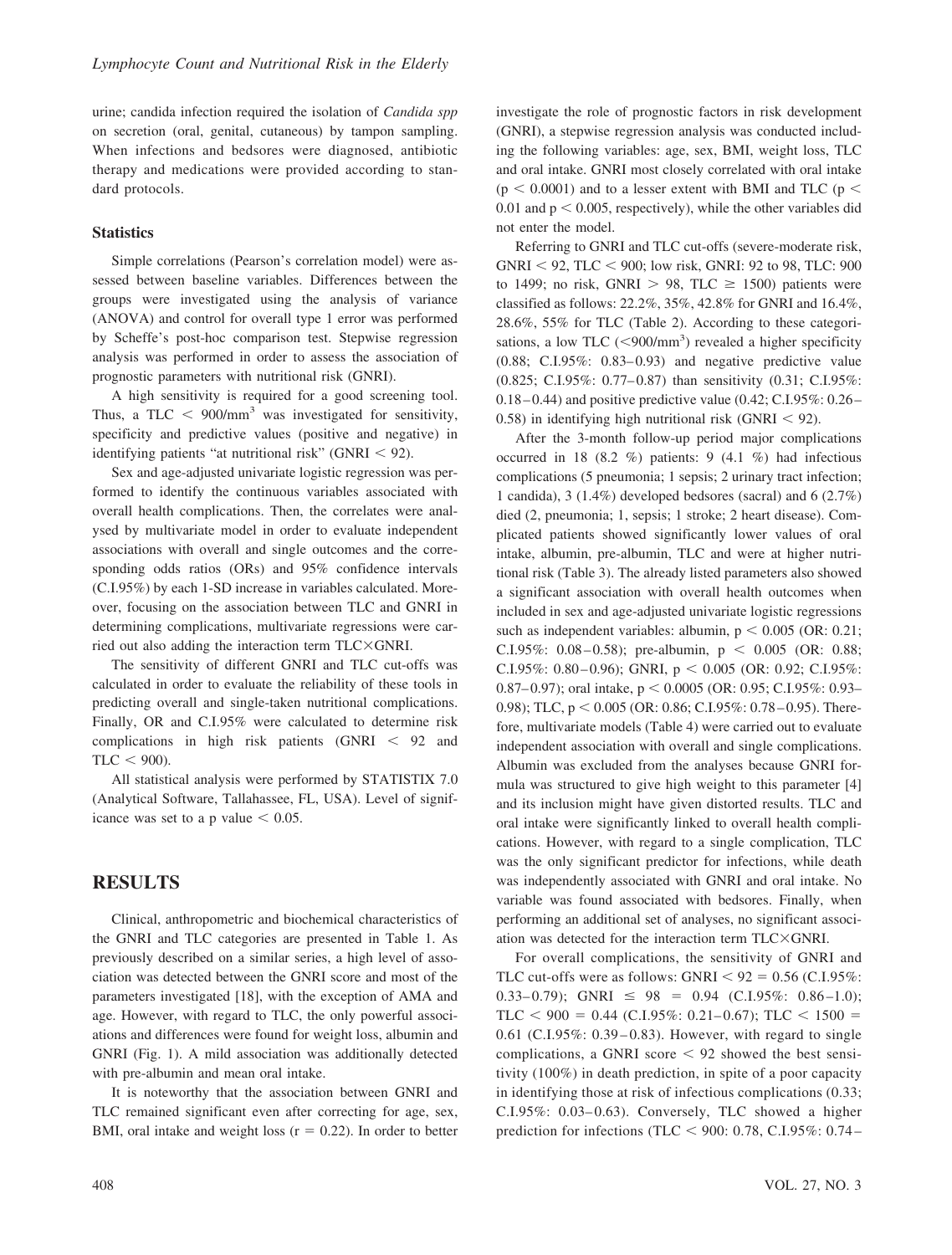|                                                                  |                                  | Geriatric Nutritional Risk       | Index                        | $One-way$<br><b>ANOVA</b> | Coefficient<br>Pearson's |                                                                                                                                                | Total Lymphocytes Count (/mm <sup>3</sup> ) |                                | $One-way$<br><b>ANOVA</b>                                | Coefficient<br>Pearson's |
|------------------------------------------------------------------|----------------------------------|----------------------------------|------------------------------|---------------------------|--------------------------|------------------------------------------------------------------------------------------------------------------------------------------------|---------------------------------------------|--------------------------------|----------------------------------------------------------|--------------------------|
|                                                                  | High<br>$92$                     | Medium<br>$92 - 98$              | No risk<br>>98               | P-value                   |                          | Very low<br>< 900                                                                                                                              | Low-normal<br>900-1499                      | $\geq 1500$<br>Normal          | P-value                                                  |                          |
|                                                                  | $\frac{4}{9}$                    | 77                               | 94                           |                           |                          | 36                                                                                                                                             | 63                                          | 121                            |                                                          |                          |
| BMI $(Kg/m^2)$<br>Age (years)                                    | $82.8 \pm 7.0$<br>$21.9 \pm 4.7$ | $80.1 \pm 7.5$<br>$26.0 \pm 5.5$ | $80.1 \pm 8.5$<br>$26.7 \pm$ | $20.0001*$<br>> 0.05      | $0.37***$<br>$-0.158$    | $80.1 \pm 7.3$<br>$25.0 \pm 5.3$                                                                                                               | 7.7<br>$-50.08$<br>$24.5 \pm$               | $80.9 \pm 8.2$<br>$25.9 \pm 1$ | > 0.05                                                   | 8800000000000            |
| MUAC (cm)                                                        | $24.3 \pm 4.5$                   | $28.3 \pm 4.7$                   | $28.3 \pm 4.2$               | $0.0001*$                 | $0.30**$                 | $28.0 \pm 4.8$                                                                                                                                 | $26.7 \pm 4.7$                              | $27.6 \pm 4.7$                 | $\frac{26}{200}$<br>$\frac{26}{200}$<br>$\frac{26}{200}$ |                          |
| $TSF$ (mm)                                                       | $1.5 \pm 5.6$                    | $15.9 \pm 7.6$                   | $16.2 \pm 6.9$               | 500005                    | $0.23\ddagger$           | $15.0 \pm 7.7$                                                                                                                                 | 6.3<br>$14.3 +$                             | 7.4<br>$15.4 \pm 7$            |                                                          |                          |
| $AMA$ (cm <sup>2</sup> )                                         | $42.6 \pm 21.2$                  | $56.9 \pm 25.7$                  | $53.9 \pm 23.7$              | $0.005*$                  | 0.15§                    | $58.6 \pm 25.5$                                                                                                                                | $51.7 \pm 23.9$                             | $51.0 \pm 24.2$                |                                                          |                          |
| Weight Loss (%)                                                  | $-3.3 \pm 4.7$                   | $-0.7 \pm 3.3$                   | 2.5<br>$-0.9 +$              | $0.0001*$                 | $0.23 +$                 | $-3.2 \pm 5.1$                                                                                                                                 | 3.2<br>$-1.3 +$                             | $-0.9 \pm 3.0$                 | $< 0.005*$                                               |                          |
| Oral Intake (%)                                                  | $59.5 \pm 22$ .                  | $78.1 \pm 17.0$                  | $82.7 \pm 14.7$              | 50.00019                  | $0.47***$                | $67.1 \pm 20.$                                                                                                                                 | $76.3 \pm 13.6$                             | $79.0 \pm 19.2$                | $< 0.05*$                                                | $0.22$ †<br>0.158        |
| Albumin $(g/L)$                                                  | $32.0 \pm 4.2$                   | $36.6 \pm 2.3$                   | $41.1 \pm 2.2$               | 20.0001                   | $0.90**$                 | $34.7 \pm 4.7$                                                                                                                                 | $37.4 \pm 4.4$                              | 4.2<br>$38.3 +$                | $0.0001*$                                                | 0.23                     |
| Prealbumin                                                       |                                  |                                  |                              |                           |                          |                                                                                                                                                |                                             |                                |                                                          |                          |
| (mg/dL)                                                          | $14.7 \pm 6.9$                   | $20.8 \pm 5.9$                   | $23.1 \pm 6.1$               | $0.0001*$                 | $0.46**$                 | $15.9 \pm 5.9$                                                                                                                                 | $20.9 \pm 6.4$                              | $21.4 \pm 6.9$                 | $<\!\!0.005*$                                            | 0.16§                    |
| Transferrin                                                      |                                  |                                  |                              |                           |                          |                                                                                                                                                |                                             |                                |                                                          |                          |
| (mg/dL)                                                          | $75.4 \pm 40.3$                  | $189.5 \pm 28.8$                 | $210.9 \pm 35.$              | $0.0001*$                 | $0.46**$                 | $220.2 \pm 53.8$                                                                                                                               | $200.9 \pm 33.7$                            | $95.4 \pm 36.5$                | > 0.05                                                   | 0.02                     |
| TLC (mm <sup>3</sup> )                                           | $1335 \pm 571$                   | $1663 + 799$                     | $1858 \pm 672$               | < 0.0005                  | 0.23                     | $686 \pm 188.1$                                                                                                                                | $1234 \pm 155$                              | 552<br>$2164 \pm$              | < 0.0001                                                 |                          |
| <b>GNRI</b>                                                      | $85.4 \pm 5.9$                   | $94.9 \pm 1.8$                   | $102.5 \pm 3.3$              | 50.00019                  |                          | $91.8 \pm 7.1$                                                                                                                                 | $95.4 \pm 8.2$                              | $97.6 \pm 6.9$                 | $0.0005*$                                                | 0.23                     |
| Data are expressed as mean $\pm$ SD, BMI = body mass index, MUAC |                                  |                                  |                              |                           |                          | = mid-upper arm circumference, TSF = triceps skinfold, AMA = arm muscle area, TLC = total lymphocytes count, GNRI = Geriatric Nutritional Risk |                                             |                                |                                                          |                          |
| Index.                                                           |                                  |                                  |                              |                           |                          |                                                                                                                                                |                                             |                                |                                                          |                          |

Table 1. Statistical Comparison of Nutritional (Anthropometric and Biochemical) Variables among GNRI and TLC Categories **Table 1.** Statistical Comparison of Nutritional (Anthropometric and Biochemical) Variables among GNRI and TLC Categories

Quantitative variables were compared by ANOVA analysis. Quantitative variables were compared by ANOVA analysis.

Post-hoc comparison of means was performed by Scheffe's test. Post-hoc comparison of means was performed by Scheffe's test.

¶ all group significantly different from one another; \*groups GNRI - $< 92$  and TLC V 900 significantly different from the other categories.

Significance values for Pearson's correlation model: §p  $< 0.05$ ; †p  $<$  $< 0.005$ ; ‡p - $< 0.001$ ;  $\bullet$ p  $<$  $< 0.0005; **p$ - $< 0.0001$ .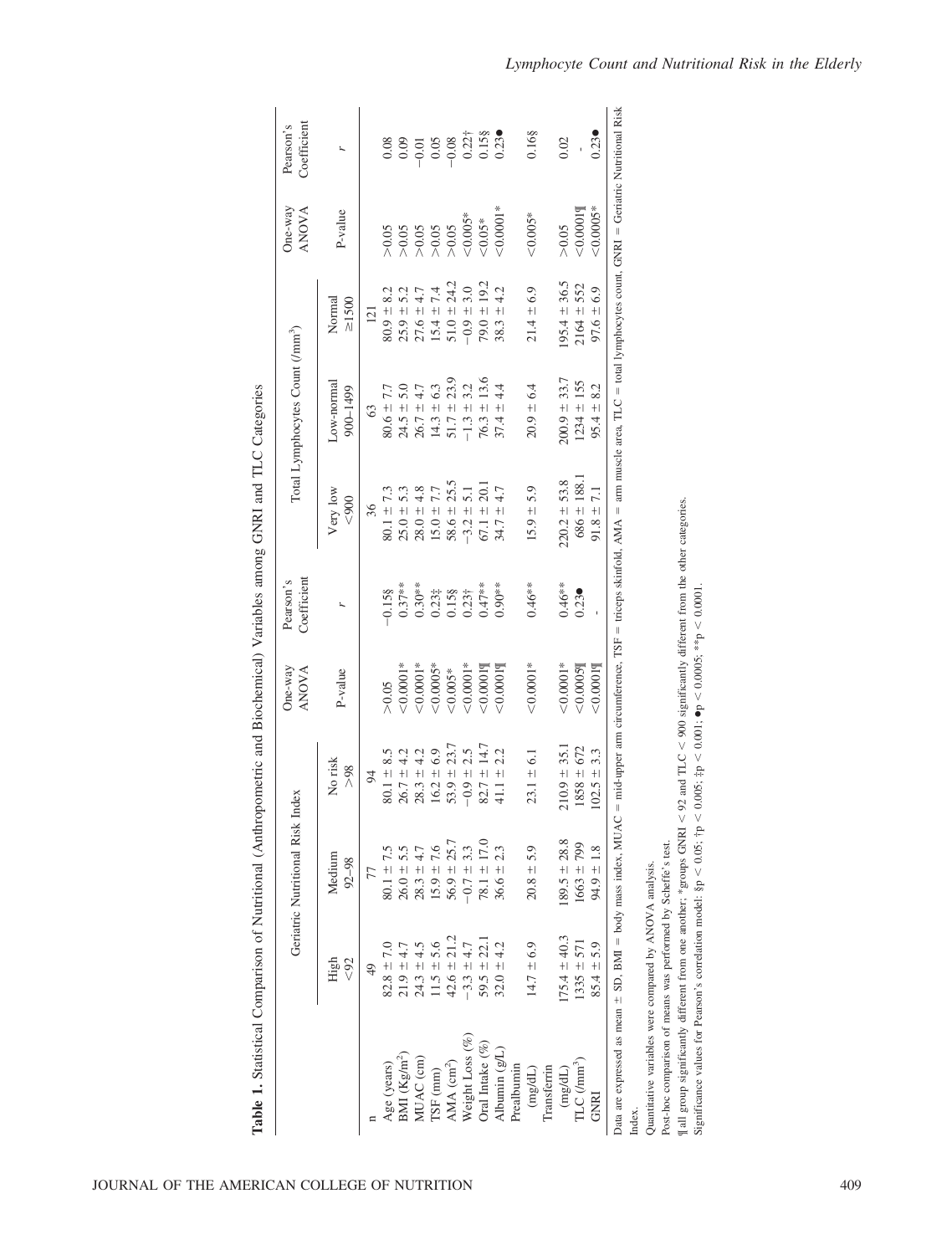

**Fig. 1.** Correlation between Geriatric Nutritional Risk Index (score) and total lymphocytes count according to Pearson's simple correlation model ( $r = 0.23$ ;  $p < 0.0005$ ) and their association with 3-month outcome.

0.82; TLC  $\lt$  1500 = 0.89, C.I.95%: 0.68–1.00) rather than for death (TLC  $<$  900 = 0.17, C.I.95%: 0.00–0.46; TLC  $<$  $1500 = 0.33$ , C.I.95%: 0.00–0.38). When a GNRI < 92 and a TLC  $<$  900 were considered together, the sensitivity was 0.83 (C.I.95%: 0.66 –1.0) and 0.89 (C.I.95%: 0.68 –1.00) for overall complications and infections, respectively. The risk (OR) of overall outcomes and infections of the population identified by these cut-offs ( $n = 70$ ), compared to that of the other patients (n = 150; OR = 1), were 22.1 (C.I.95%: 5.1–96.1) and 20.8 (C.I.95%: 2.6 –168.8) respectively.

The association of a GNRI  $> 98$  with a TLC  $\geq 1500$ seemed to exclude the occurring of complications with high reliability (Fig. 1).

## **DISCUSSION**

Previous report have suggested that aging may contribute to TLC reduction, particularly by decreasing inducible lymphocyte proliferation and declining thymulin activity [2,7–9,13,15]. However, this participation does not seem to be supported by our findings.

In the present study, a significant interrelationship was found between a group of well known prognostic factors [2,27– 29], such as GNRI, TLC, albumin oral intake and percentage of weight loss. Moreover, TLC seems to significantly contribute to total geriatric nutritional risk, as suggested by both unadjusted and adjusted models as well as by stepwise regression analysis. Malnutrition may be the mirror of a stress-related inflammatory background frequently leading to hyporexia, weight loss and immune dysfunction [6,30,31]. GNRI has been structured to take into account the acute complications, through albumin, and the availability of protein-calorie stores to face them, through the body weight factors. This last element may also reflect a history of acute or chronic undernutrition and weight loss.

It is not clear if TLC reduction is a consequence of an acute stress or sides a progressive depletion of body stores. It has been speculated that morbid process might trigger a stressrelated increase of steroid levels that could lead to lymphopenia [2,7–9,32] and our findings on the correlation between TLC, GNRI, albumin and weight loss seem to support this hypothesis. We may suppose that as long as an acute stress acts in presence of reduced energy stores, or stores depletion, a progressive lowering of TLC may occur after an initial functional impairment [9,32]. In fact, a low BMI or an important involuntary weight loss are associated with increased susceptibility to infections and their effects on lymphocytes seem to be a common denominator [2,11,33]. In our study, no association was found between weight loss and the occurrence of overall complications, but we can not exclude that weight reduction could be occurred after baseline evaluations. This could also explain the higher prognostic value of oral intake and TLC. In the past, attention was paid not only to TLC but also, and particularly, to the lymphocytes function (e.g. cytokine release, proliferation or delayed hypersensitivity) whose impairment have already been demonstrated both with the occurring of protein-calorie malnutrition and the impairment of several nutrients (protein, iron and zinc) [2,7,8,12,32–35]. Accordingly, an improvement of cell-mediated immune function has been

**Table 2.** Comparison of Geriatric Nutritional Risk Index (GNRI) and Total Lymphocytes Count in the Assessment of Both Nutritional Risk and Health Complications (Death, Infections, Bedsores)

|                  | Total Lymphocytes Count (/mm <sup>3</sup> ) |                       |                    | Total              |
|------------------|---------------------------------------------|-----------------------|--------------------|--------------------|
|                  | Very low $\leq 900$                         | Low-normal $900-1499$ | Normal $\geq 1500$ |                    |
| Risk by GNRI     |                                             |                       |                    |                    |
| High: $< 92$     | $15(6.8)$ [1:2:0]                           | $17(7.7)$ [1:0:0]     | $17(7.7)$ [4:1:1]  | $49(22.2)$ [6:3:1] |
| Medium: 92 to 98 | 13(5.9)[0;5;0]                              | $22(10)$ [0;0;1]      | 42(19.1)[0;0;1]    | 77(35)[0;5;2]      |
| No risk: $> 98$  | $8(3.7)$ [0;0;0]                            | 24(10.9)[0;1;0]       | $62(28.2)$ [0;0;0] | 94(42,8)[0;1;0]    |
| Total            | $36(16.4)$ [1;7;0]                          | $63(28.6)$ [1;1;1]    | $121(55)$ [4;1;2]  | $220(100)$ [6;9;3] |

Prevalence are presented as *n* and % (between parentheses); count of health complications are provided between square brackets [death; infections; bedsores].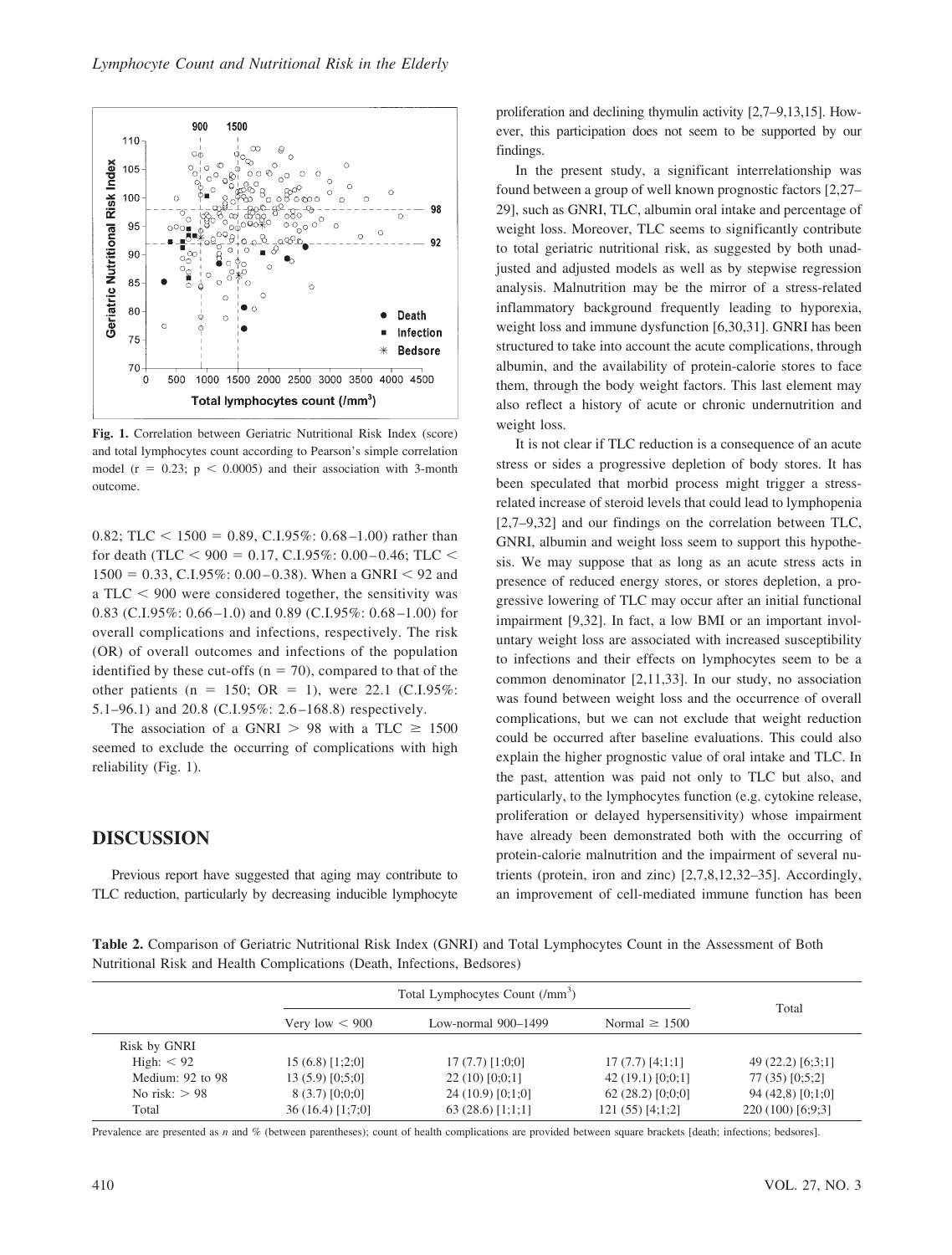|                            | Complicated<br>$(n = 18)$ | Uncomplicated<br>$(n = 202)$ | P-value  |
|----------------------------|---------------------------|------------------------------|----------|
| Age (years)                | $82.9 \pm 6.4$            | $80.4 \pm 7.8$               | > 0.05   |
| BMI $(Kg/m^2)$             | $24.8 \pm 5.6$            | $25.3 \pm 5.2$               | > 0.05   |
| MUAC (cm)                  | $27.8 \pm 5.0$            | $27.2 \pm 4.8$               | > 0.05   |
| TSF (mm)                   | $15.4 \pm 9.0$            | $14.6 \pm 6.6$               | > 0.05   |
| AMA $\text{(cm}^2\text{)}$ | $58.8 \pm 23.7$           | $50.9 \pm 24.4$              | > 0.05   |
| Weight Loss $(\% )$        | $-3.2 \pm 3.6$            | $-1.8 \pm 3.7$               | > 0.05   |
| Oral Intake $(\% )$        | $56.4 \pm 21.6$           | $76.7 \pm 18.6$              | < 0.0001 |
| Albumin $(g/L)$            | $33.7 \pm 3.2$            | $37.5 \pm 4.6$               | 0.0001   |
| Prealbumin (mg/dL)         | $14.9 \pm 5.9$            | $20.6 \pm 6.8$               | 0.0024   |
| Transferrin (mg/dL)        | $170.5 \pm 41.7$          | $197.3 \pm 38.3$             | > 0.05   |
| TLC $(lmm^3)$              | $1173 \pm 691$            | $1687 \pm 694$               | 0.0032   |
| <b>GNRI</b>                | $89.8 \pm 6.5$            | $96.0 \pm 7.7$               | 0.0011   |

**Table 3.** Characteristic of the Complicated Patients Compared to those Complication-Free

Complications were: infections  $(n = 9)$ , bedsores  $(n = 3)$  and death  $(n = 6)$ . Comparison between groups was performed by two-sample t-test; P-values were chosen according to test for equal-unequal variances.

**Table 4.** Sex and Age-Adjusted Odds Ratios of Health Complications per SD Increase in Variables according to Multivariate Logistic Regression Model

|                | Beta coefficient                  | Std. error | P-value                     | OR [95% C.I.]                               |
|----------------|-----------------------------------|------------|-----------------------------|---------------------------------------------|
| Overall        |                                   |            |                             |                                             |
| <b>GNRI</b>    | $-0.00683$                        | 0.04759    | 0.8859                      | $0.99$ $[0.90 - 1.09]$                      |
| Oral intake    | $-0.03821$                        | 0.01566    | 0.0147                      | $0.96$ [0.93-0.99]                          |
| TLC            | $-0.09737$                        | 0.04892    | 0.0465                      | $0.91$ $[0.82 - 1.00]$                      |
| Pre-albumin    | $-0.06375$                        | 0.05098    | 0.2112                      | $0.94$ [0.85-1.04]                          |
| Infection      |                                   |            |                             |                                             |
| <b>GNRI</b>    | 0.10286                           | 0.07604    | 0.1761                      | $1.11$ $[0.95-1.29]$                        |
| Oral intake    | $-0.01801$                        | 0.02174    | 0.4074                      | $0.98$ [0.94-1.02]                          |
| <b>TLC</b>     | $-0.24531$                        | 0.09604    | 0.0106                      | $0.78$ [0.65-0.94]                          |
| Pre-albumin    | $-0.16150$                        | 0.09238    | 0.0804                      | $0.85$ [0.71-1.02]                          |
| <b>Bedsore</b> |                                   |            |                             |                                             |
| <b>GNRI</b>    | 0.02345                           | 0.12435    | 0.8505                      | $1.02$ [0.80-1.31]                          |
| Oral intake    | $-0.02130$                        | 0.02793    | 0.4456                      | $0.98$ [0.93-1.03]                          |
| <b>TLC</b>     | $-0.01415$                        | 0.08170    | 0.8625                      | $0.99$ [0.84-1.16]                          |
| Pre-albumin    | $-0.21796$                        | 0.15023    | 0.1468                      | $0.80$ [0.60-1.08]                          |
| Death          |                                   |            |                             |                                             |
| <b>GNRI</b>    | $-0.19828$                        | 0.09523    | 0.0373                      | $0.82$ [0.68-0.99]                          |
| Oral intake    | $-0.06640$                        | 0.02998    | 0.0268                      | $0.94$ [0.88-0.99]                          |
| <b>TLC</b>     | 0.10736                           | 0.08368    | 0.1995                      | $1.11$ $[0.94 - 1.31]$                      |
| Pre-albumin    | 0.13423                           | 0.08159    | 0.0999                      | 1.14 [0.97-1.34]                            |
| $\sim$         | $\sim$ $\sim$<br>$\cdots$<br>$-1$ |            | $\sim$ $\sim$ $\sim$ $\sim$ | $\sim$ $\sim$<br>$0.11 B.$ $0.707B.$ $0.73$ |

SD = standard deviation, GNRI = Geriatric Nutritional Risk Index, TLC = Total Lymphocytes Count, Std. error = standard error, OR = Odds Ratio, [95% C.I.] = 95% Confidence Interval.

Levels (mean  $\pm$  SD) for the variables in the population were: GNRI score: 95.4  $\pm$  7.8, Oral intake: 74.8  $\pm$  19.8%, TLC: 16.4  $\pm$  7.1  $\times$  10<sup>2</sup>/mm<sup>3</sup>, Pre-albumin: 20  $\pm$  6.9 mg/dL.

demonstrated in both human and animal-model studies when nutritional repletion [5], micronutrients supplementation [36, 37] or immune-enhancing diet administration are provided [38]. Though, the restoration of immunocompetence appears compromised in the elderly [9]. In our analysis, lymphocyte function, as well as the distinction of different T lymphocytes' subpopulations and the role of micronutrients, were not taken into account due to data unavailability and future investigations should be made in this direction. However, the possible effect of reduced nutritional intake was partly investigated, and its role in affecting both TLC and nutritional risk might be suggested [29]. This fact has important consequences in the assessment of the institutionalised patient, particularly when considering the frequent difficulties experienced in both eating and swallowing and the high prevalence of malnutrition in long-term care [39].

GNRI was designed and validated in a geriatric rehabilitative setting according to a 6-months severity score and no more longitudinal analyses have been performed to assess its short-term reliability in different settings. The only exception is represented by a previous evaluation of short-term mortality prediction in acutely hospitalised elderly [19]. The present results show that GNRI alone confirms its predictive value [4,19] when short-term complications occur, even in a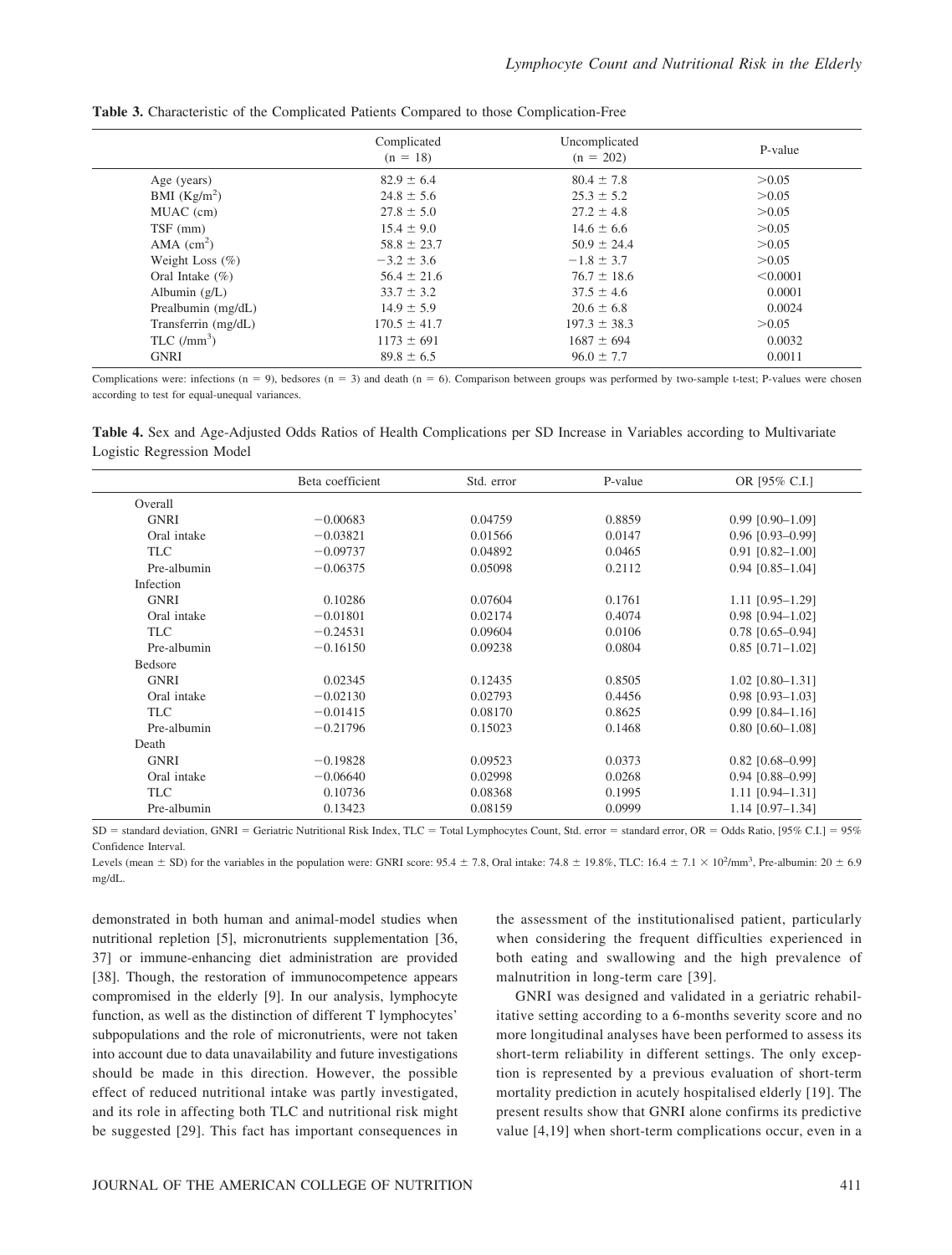long-term care setting, particularly when death is considered. However, when a "low risk" is scored (GNRI: 92 to 98) by adding TLC  $(< 900/nm<sup>3</sup>)$  there is an improvement in the infection risk assessment, thus signifying the need for nutritional intervention.

As a high sensitivity is required for screening procedures and in order to apply preventive strategies, both GNRI and TLC should be used together in routine assessments.

In agreement with previous observations, TLC should not be considered a screening tool for nutritional status [13]. Moreover, TLC per-se should not be considered a reliable predictor of overall short-term nutritional complications, particularly of death, which is in contrast with previous report describing a significant increase in mortality among those acutely hospitalised and presenting a TLC  $\lt$  1500 mm<sup>3</sup> [26]. Perhaps, the different setting of our study (long-term care) and the patient profile (not acute) could explain this. Alternatively, TLC could help in the prediction of infectious complications and an almost normal value ( $\geq 1500/\text{mm}^3$ ) would seem to represent a margin of safety.

The routine use of TLC might improve the evaluation of nutritional risk but this suggestion deserves confirmation. Further prospective analyses should be made to quantify the role of TLC and immune function together with other well known prognostic factors. Moreover, nutrition studies should be considered to confirm possible risk reduction.

## **CONCLUSION**

A large proportion of the elderly have reduced dietary intakes, resulting in malnutrition or risk of malnutrition and immunologic dysfunction. Different screening tools, such as the new Geriatric Nutritional Risk Index, have been proposed to reliably identify those at risk of health complications (death, infections, bedsores) and to guide nutritional intervention. However, some easy and readily available measures, such as peripheral blood lymphocyte count, could still provide useful information on the patient's risk, particularly for infectious complications. Simple indicators should be taken into greater consideration.

## **ACKNOWLEDGEMENTS**

We gratefully acknowledge Prof. Alberto Battezzati and Dr. Simona Bertoli for their assistance in drafting the manuscript.

## **REFERENCES**

1. Omran ML, Morley JE: Assessment of protein energy malnutrition in older persons, part I: History, examination, body composition, and screening tools. Nutrition 16:50–63, 2000.

- 2. Omran ML, Morley JE: Assessment of protein energy malnutrition in older persons, Part II: Laboratory evaluation. Nutrition 16:131– 140, 2000.
- 3. Persson MD, Brismar KE, Katzarski KS, Nordenstrom J, Cederholm TE: Nutritional status using mini nutritional assessment and subjective global assessment predict mortality in geriatric patients. J Am Geriatr Soc 50:1996–2002, 2002.
- 4. Bouillanne O, Morineau G, Dupont C, Coulombel I, Vincent JP, Nicolis I, Benazeth S, Cynober L, Aussel C: Geriatric Nutritional Risk Index: a new index for evaluating at-risk elderly medical patients. Am J Clin Nutr 82:777–783, 2005.
- 5. Law DK, Dudrik SJ, Abdou NI: Immunocompetence of patients with proteincalorie malnutrition. The effect of nutritional repletion. Ann Intern Med 79:545–550, 1973.
- 6. Bistrian BR, Blackburn GL, Scrimshaw NS, Flatt JP: Cellular immunity in semistarved states in hospitalized adults. Am J Clin Nutr 28:1148–55, 1975.
- 7. Chandra RK: Nutrition and the immune system from birth to old age. Eur J Clin Nutr 56(Suppl 3):S73–76, 2002.
- 8. Ahluwalia N: Aging, nutrition and immune function. J Nutr Health Aging 8:2–6, 2004.
- 9. Walrand S, Moreau K, Caldefie F, Tridon A, Chassagne J, Portefaix G, Cynober L, Beaufrere B, Vasson MP, Boirie Y: Specific and nonspecific immune responses to fasting and refeeding differ in healthy young adult and elderly persons. Am J Clin Nutr 74:670–678, 2001.
- 10. Thomas DR: Improving outcome of pressure ulcers with nutritional interventions: a review of the evidence. Nutrition 17:121– 125, 2001.
- 11. Allman RM, Goode PS, Patrick MM, Burst N, Bartolucci AA: Pressure ulcer risk factors among hospitalized patients with activity limitation. JAMA 273:865–870, 1995.
- 12. Hudgens J, Langkamp-Henken B, Stechmiller JK, Herrlinger-Garcia KA, Nieves C Jr: Immune function is impaired with a mini nutritional assessment score indicative of malnutrition in nursing home elders with pressure ulcers. J Parenter Enteral Nutr 28:416– 422, 2004.
- 13. Kuzuya M, Kanda S, Koike T, Suzuki Y, Iguchi A: Lack of correlation between total lymphocyte count and nutritional status in the elderly. Clin Nutr 24:427–432, 2005.
- 14. Ruiz-Lopez MD, Artacho R, Oliva P, Moreno-Torres R, Bolanos J, de Teresa C, Lopez MC: Nutritional risk in institutionalized older women determined by the Mini Nutritional Assessment test: what are the main factors? Nutrition 19:767–771, 2003.
- 15. Izaks GJ, Remarque EJ, Becker SV, Westendorp RG: Lymphocyte count and mortality risk in older persons. The Leiden 85-Plus Study. J Am Geriatr Soc 51:1461–1465, 2003.
- 16. Bender BS, Nagel JE, Adler WH, Andres R: Absolute peripheral blood lymphocyte count and subsequent mortality of elder men (The Baltimore Longitudinal Study of Aging). J Am Geriatr Soc 34:649–654, 1986.
- 17. Kruizenga HM, Van Tulder MW, Seidell JC, Thijs A, Ader HJ, Van Bokhorst-de van der Schueren MA: Effectiveness and costeffectiveness of early screening and treatment of malnourished patients. Am J Clin Nutr 82:1082–1089, 2005.
- 18. Cereda E, Limonta D, Pusani C, Vanotti A: Assessing elderly at risk of malnutrition: the new Geriatric Nutritional Risk Index versus Nutritional Risk Index. Nutrition 22:680–682, 2006.